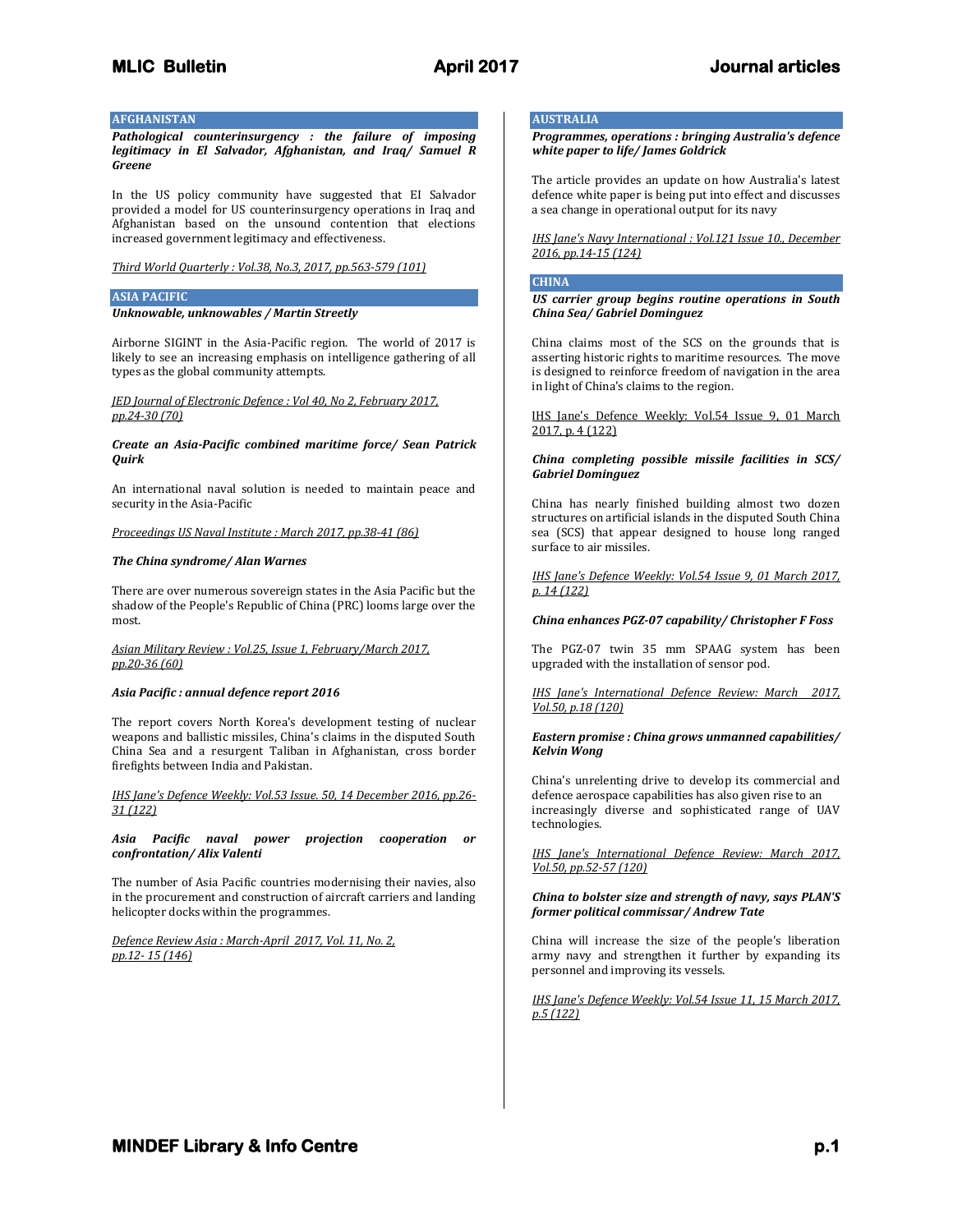### **CHINA**

*Russia and China : a new model of great-power relations/ Samuel Charap*

These two great powers treat each other as equals and prioritise positive-sum interactions. By accommodating each other's strategic interests they have achieved an effective partnership.

### *Survival : Vol.59, No.1, February-March 2017, pp.25-42 (106)*

### *Decoding China's maritime aspirations/ Sukjoon Yoon*

China's maritime policy is centered on the 21st century maritime silk road which aims to foster collaboration in Southeast Asia, Oceania and North Africa through the trades routes across the South China Sea.

### *Proceedings US Naval Institute:March 2017, pp.44-48 (86)*

### *Expansion of Chinese maritime power in the Indian Ocean : implications for India/ Shishir Upadhyaya*

This paper examines the ongoing expansion of China's maritime power in the Indian Ocean region and analyses its potential impact on the extant balance of Sino-Indian maritime power in the region.

### *Defence Studies: Vol 17, No. 1, March 201, pp. 63-83 (105)*

### *Re-conceptualizing China's rise as a global power : a neotributary perspective/ Su Yan Pan*

This paper's contributions arise from its theoretical implications. It has provided alternative analytical devices for understanding complex relationships and identifying fundamental relationships between phenomena.

# *The Pacific Review : Vol.30, No.1, January 2017, pp.1-25 (103)*

### *In search of the other in Asia : Russia-China relations revisited/ Elizabeth Wishnick*

This paper argues that Russia and China are partners of consequence and that the neglect of the normative dimension of the Sino-Russian relationship has led its impact on global governance to be undervalued and misunderstood.

### *The Pacific Review : Vol.30, No.1, January 2017, pp.114-132 (103)*

### *Militarism and the China model : the case of national defense education/ Christopher R Huges*

Focusing on the role of militarism provides better insights into the way that social stability and political continuity.

### *Journal of Contemporary China : Vol.26, No. 103, January 2017, pp.54-67 (102)*

### *Expanding the dragon's reach : the rise of china's anti-access naval doctrine and forces/ Yves-Heng Lim*

This article shows the particular development of China's naval antiaccess forces. It has argued over the last decade the development of Chinese naval forces has been primarily driven by a shift in China's naval doctrine emphasising anti access.

*The Journal of Strategic Studies : Vol 40, No. 1-2, February 2017, pp. 146-168 (98)*

# **CHINA**

*Catching controversy : China's maritime militia/ James Clad*

China expands its maritime reach using the world's largest fishing fleet as a surrogate. The operational range and size of the militia's vessels add new weight to China's territorial assertiveness in the South China Sea, where Beijing's islet reclamation and installation of dual-use military capable radars and airstrips continue space.

### *IHS Jane's Defence Weekly: Vol.53 Issue. 51, 21 December 2016, p.24 (122)*

### *Track changes : China expands light and medium AFV capability/ Christopher F Foss*

China has developed a complete range of light and medium tracked AFVs. First generation tracked AFVs were mainly used for the armoured personnel carrier (APV) role and were fitted with protected weapon station

*IHS Jane's International Defence Review: January 2017, Vol.50, p.40-45 (120)*

### *China planning to vasty expand size of marine corps/ Gabriel Dominguez*

The government in Beijing is planning to boost the number of marines from about 20,000 to 100,000 indicating that some of troops would be stationed at the ports of China. The move to expand the marine corps is seen as part of China's military reforms aimed at streamlining and modernising.

### *IHS Jane's Defence Weekly: Vol.54 Issue 12, 22 March 2017, p.18 (122)*

### *U.S rebalance to Asia and responses from China's research community/ Ren Xiao*

This article attempts to analyze China's responses to the U.S rebalance and the views which have a policy implication held by China's research community. The article highlights the Asia rebalance's economic pillar was the Trans-Pacific Partnership now dead under the trump administration. The TPP was initiated by four small countries, Singapore, Brunei, New Zealand and Chile.

*Orbis : Vol. 61, No.2, Spring 2017, pp. 238-254 (44)*

### *Taking stock of China's growing navy : the death and life of surface fleets/ James R Holmes*

The article concludes long-held assumptions about American naval superiority are coming under mounting duress as the Chinese navy continues its transformation.

*Orbis: Vol.61 No.2, Spring 2017, pp. 269-285 (44)*

# **MINDEF Library & Info Centre** *p.2* **<b>p.2 p.2**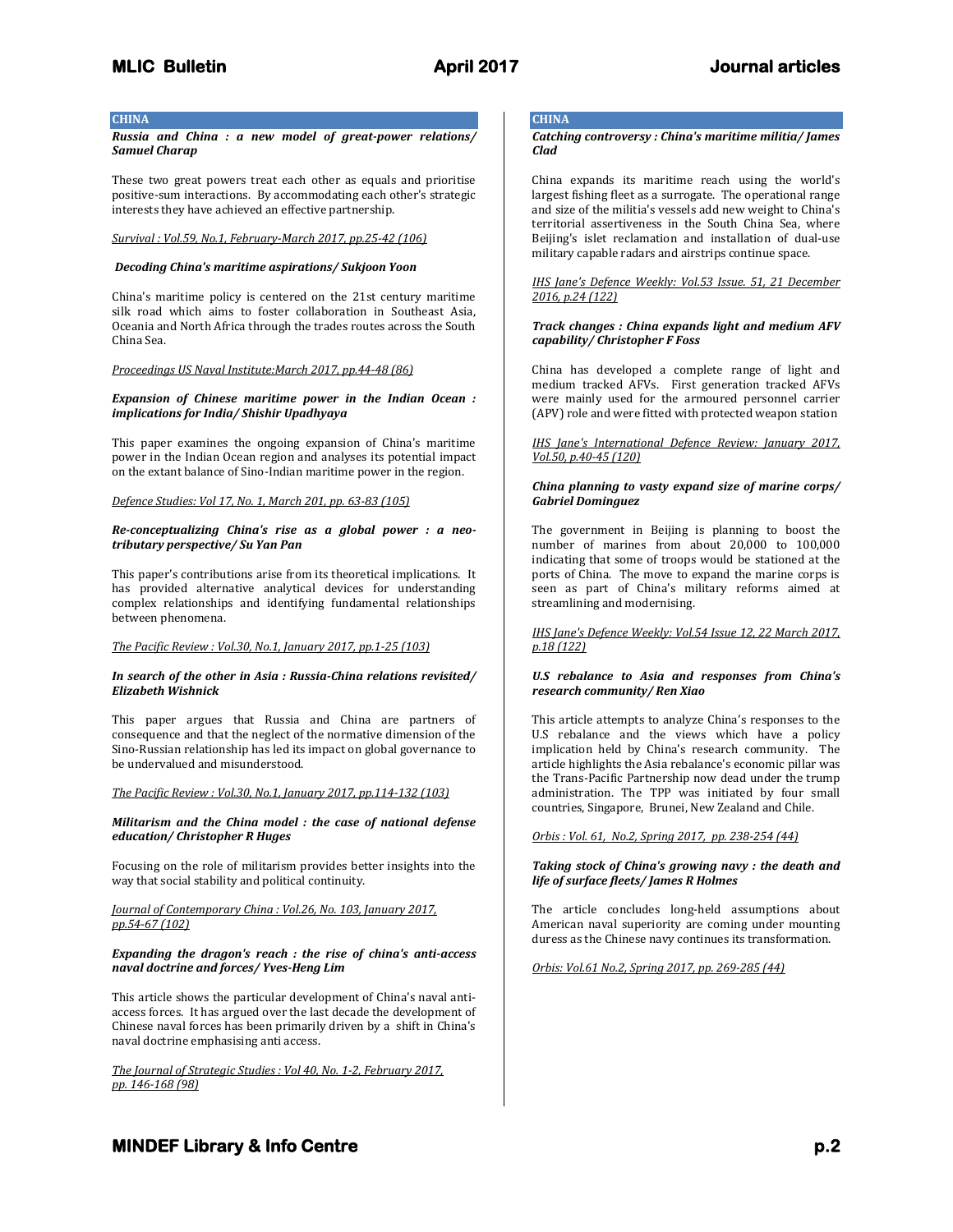### **CYBER**

*BAE systems, IARPA to develop cyber attack prediction tools/ Geoff Fein*

BAE systems will develop new predictive methods that combine existing advanced intrusion detection capabilities with unconventional publicly available data sources, leveraging sources not associated with cyber security.

*IHS Jane's International Defence Review: December 2016, Vol.49, pp.26-27 (120)*

### *Standard issues : UN body considers international cyber norms/ Tim Maurer*

This article examines the likelihood of major power agreeing on standards for cyber behaviour.

*Jane's Intelligence Review: December 2016, Vol.28, Issue.12, pp.52-53 (123)*

**Cumulative deterrence as a new paradigm for cyber deterrence/ Uri Tor**

The article criticizes the current discourse in the field common knowledge (mis)understandings of cyberspace and the ways it affects the possibility of deterrence.

*The Journal of Strategic Studies : Vol 40, No. 1-2, February 2017, pp. 92-117 (98)*

### **CYBER OPERATIONS**

*Incorporating offensive cyber operations into conventional deterrence strategies/ Michael Fischerkeller*

The objective of this article is to introduce approaches and frameworks for guiding the use of cyber weapons, henceforth referred to as offensive cyber operations in support of conventional deterrence by cost imposition in pre-crisis and crisis environments.

*Survival : Vol.59, No.1, February-March 2017, pp.103-134 (106)*

# **CYBER ATTACK**

*USN to prepare for last resort defence against cyber attack/ Geoff Fein*

US navy looks to protect its ships and submarines from cyber attacks to unplug vessels from the network.

### *IHS Jane's International Defence Review: January 2017, Vol.50, p.24 (120)*

### **CYBER DEFENCE**

*Swarming-based cyber defence under the framework of collective security/ Metodi Hadji-Janev*

The main argument is to reduce the threat from cyberspace. This article proposes a possible solution that should be further developed.

*Security Journal : Vol 30, No 1 2017, pp.39-59 (48)*

# **CYBER SECURITY**

# *Concerns persist with US cyber security/ Huw Williams*

The DOT&E undertakes cyber security evaluations of DoD acquisition programmes and was also directed by US congress to assess DoD networks and systems during combatant command.

*IHS Jane's International Defence Review: March 2017, Vol.50, p.32 (120)*

### **CYBER THREAT**

*U.S cyber threat intelligence sharing framewoks/ Scott E Jasper*

The analysis of processed data to identify threats and suitable countermeasures, and the dissemination of the analysis in the context of cyber threat information and indicators.

*International Journal of Intelligence and CounterIntelligence: Vol 30, No 1, Spring 2017, pp. 53-65 (117)* 

### **DISASTER**

*Resilience and disaster risk reduction : reclassifying diversity and national identity in post-earthquake Nepal/ Lain Watson*

This paper discusses disaster resilience in the context of disaster risk reduction. Disaster risk management and disaster risk reduction are being used to create a specific form of national identity.

*Third World Quarterly : Vol.38, No.2, pp.483-504 (101)*

*Addressing challenges for future strategic level emergency management : reframing networking and capacity building/ Karyn Bosomworth*

This paper presents an analysis of five core challenges that pressures are creating for strategic-level emergency management It argues that emphasising emergency management a primary adaption strategy is a retrograde step that ignores the importance of addressing sociopolitical drivers of vulnerabilities.

*Disasters: Vol.41 No.2, April 2017, pp.306-323 (23)*

### **INDONESIA**

*Jakarta to strengthen Japan, India ties to counter China*

Indonesia is seeking to strengthen ties with Japan and India as a menas of counter-balancing China's growing assertiveness in the South China Sea

*Asia Monitor South East Asia Vol.2 : Vol.28, Issue 4, April 2017 , p.7 (49)*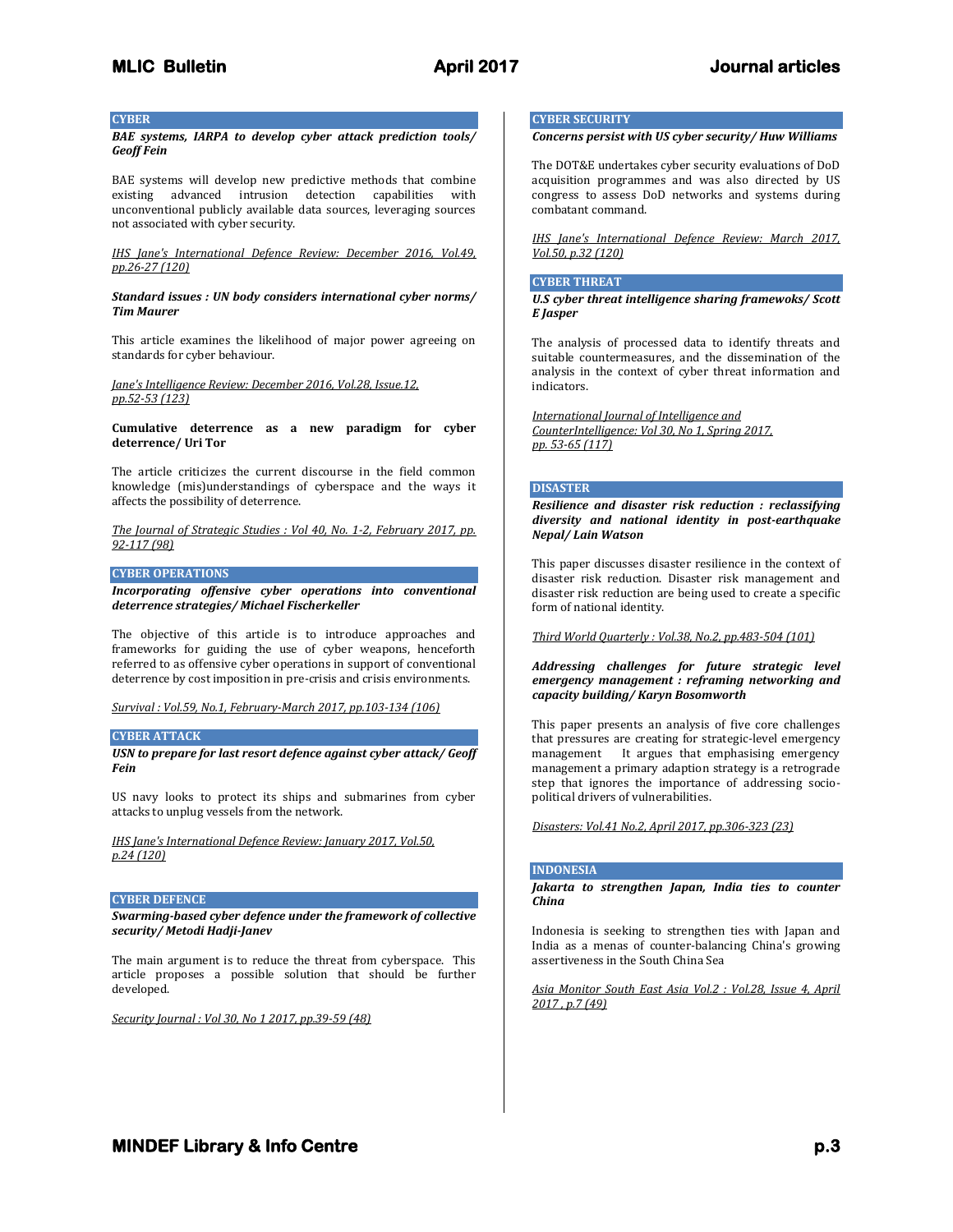### **INDONESIA**

*Indonesia signs contract with nexter for 18 additional CAESAR artillery systems/ Gabriel Dominguez*

A French army artillery system regiment signed contract to supply a further 18 CAESAR system to the Indonesian military.

*IHS Jane's Defence Weekly: Vol.54 Issue 9, 01 March 2017, p.15 (122)*

### *Australia seeks to mend Indonesian ties after military cooperation suspended/ Ridzwan Rahmat*

Canberra has taken steps towards mending military ties with Indonesia after the later's armed forces confirmed they were

*IHS Jane's Defence Weekly: Vol.54 Issue 2, 11 January 2017, p.10 (122)*

suspending all cooperation with their Australian counterparts.

*President Jokowi and the 2014 Obor Rakyat controversy in Indonesia/ Adam Tyson*

The 2014 presidential race in the world's third largest democracy was the most negative and polarizing since the fall of Suharto's authoritarian regime in 1998.

*Critical Asian Studies: Vol 49 No 1, March 2017, pp.117-136 (95)*

### **JAPAN**

**Abe's democratic security diamond and new quadrilateral initiative : an Australian perspective/ Lavina Lee**

This article argues that quadrilateral cooperation would complement Australia's existing bilateral and trilateral relationships with the United States and Japan, assist in the development of closer relations with India, and further Australia's strategic interests in the Indo Pacific.

*The Journal of East Asian Affairs: Vol 30 No.2, Fall/Winter 2016, pp.01-41 (35)*

*Japan's emerging trajectory as a 'cyber'power' : from securitization to militarization of cyberspace/ Paul Kallender*

This article argues that Japan has initiated a trajectory of assuming the role of a nascent cyber power.

*The Journal of Strategic Studies : Vol 40, No. 1-2, February 2017, pp. 118-145 (98)*

*Japan protests Chinese claim of interference in air exercise/ Julian Ryall*

Japan rejected the claims and lodged a protest with China. Japanese fighters did not approach the Chinese aircraft at close range, did not interfere with their operations and did nothing to threaten the safety of the Chinese craft.

*IHS Jane's Defence Weekly: Vol.53 Issue. 51, 21 December 2016, p.16 (122)*

# **JAPAN**

*Japan, South Korea sign preliminary intelligencesharing agreement/ Julian Ryail*

Japan and South Korea have signed a preliminary pact to share military intelligence. The agreement will provide with additional information on North Korea's nuclear weapons and missile situation.

*IHS Jane's Defence Weekly: Vol.53, Issue 47, 23 November 2016, p.17 (122)*

### *Shinzo Abe pushes hard on a regional agenda/ Stuart McMillan*

The article reviews the recent meeting Shinzo Abe, prime minister of Japan and Putin the leaders of Russia, the Philippines, Australia, Indonesia and Vietnam all have the potential to be significant for the whole Asia-Pacific region.

*New Zealand International Review: Vol 42 No 2, March/April 2017, pp.13-15 (82)*

### *Missing manpower : how Japan's dwindling population impedes remilitarization/ Kenna Ugboaja*

The article discusses on the imperatives for an expanded military. The United states subsequently signed a security treaty with Japan permitting the United States to maintain permanent military bases on Japanese soil.

*Havard International Review : Vol.XXXVIII. No 2, Spring 2017, pp.16-18 (67)* 

# **MALAYSIA**

*2017 : a year of political consolidation*

General elections must be held by mid 2018, Prime minister Najib Razak has hinted that they could be held earlier, and expect the various parties to begin preparing for the elections.

*Asia Monitor South East Asia Vol.2 : Vol.28, Issue 4, April 2017 , pp.1-2 (49)*

### *Malaysia, Philippines agree on 'hot pursuit' ops/ Ridzwan Rahmat*

The three countries will work to make a new standard operating procedure. The governments of Malaysia, Indonesia and the Philippines have been taking steps to counter the spate of kidnap-for-ransom cases in the Sulu sea and the Sulawesi-Mindanao tri-border maritime sea.

*IHS Jane's Navy International : Vol.121 Issue 10., December 2016, p.6 (124)*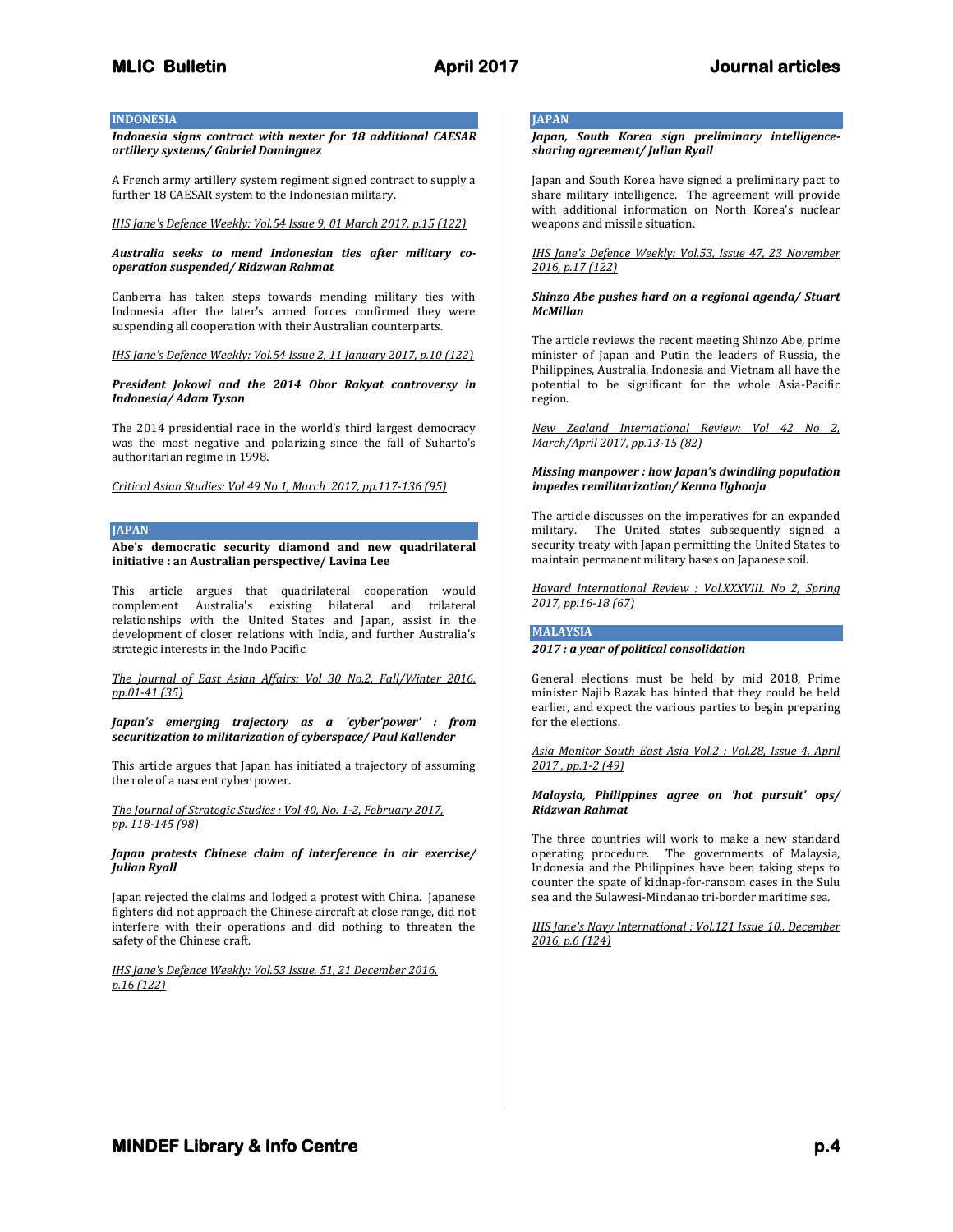# **JAPAN**

*Malaysia defence procurements delayed yet again/ Dzirhan Mahadzir*

The article highlights the current financial situation does not permit Malaysia to make any significant procurement purchase. The main focus of the country for defence will be on maintaining and operating its existing equipment and where possible upgrading it.

*Defence Review Asia : March-April 2017, Vol. 11, No. 2, pp.18-20 (146)*

### **MARITIME SECURITY**

*Cyber China : upgrading propaganda, public opinion work and social Maritime security in East Asia : peaceful coexistence and active defense in China's Diaoyu/Senkaku policy/ Liselotte Odgaard*

The article examines the strategy from the perspective of China's long standing official concepts of peaceful coexistence and active defence to access to what China implements in the Diaoyu/Senkaku dispute.

*Journal of Contemporary China : Vol.26, No. 103, January 2017, pp 118-133 (102)*

### **MILITARY CONNECTORS**

*Military connectors for rugged applications/ Matthias Oettl*

The article highlights military standards connectors that the designs have been refined and battle-tested over time. The evolution military standards and the connectors closely match the demanding requirements of ruggedised systems and provide a number of options to support different needs.

*Electronics World: April 2017 Vol.123, Issue 1971, pp.46-48 (75)*

### **MYANMAR**

*Rebel coalition launches attacks near Myanmar's border with China/ Anthony Davis*

Insurgents have launched co-ordinated attacks near the Myanmar-China border. The latest joint operation was aimed at army bases and police posts in several towns on or near the border with China.

*IHS Jane's Defence Weekly: Vol.53, Issue 48, 30 November 2016, p. 14 (122)*

### **NAVIES**

World navies : in review/ Eric Wertheim

This review of the world's navies presents snapshots of activities and developments. It is arranged by region with nations discussed.

*Proceedings US Naval Institute : March 2017, pp.64-77 (86)*

### **NAVIES AND MARITIME LAW**

*Letter of the law : wrestling with law and national interest/ Geoffrey Till*

The legal frameworks that apply to the military use of the sea, discusses how navies should use them and assesses how navies do employ the frameworks for strategic advantage.

*IHS Jane's Navy International : Vol.121 Issue 9., November 2016, pp.14-19 (124)*

# **NAVY**

# **The commanders respond**

Proceedings asked the commanders of the world's navies the most difficult maritime challenge and how could the U.S navy better partner.

*Proceedings US Naval Institute : March 2017, pp.24-37 (86)*

### **NEPAL**

*Terrorism as method in Nepali maoist insurgency, 1996-2016/ Thomas A Marks*

This article will argue that what has occurred in Nepal offers a significant illustration of the changing nature of insurgency specifically.

*Small Wars & Insurgencies: Vol. 28, No. 1, February 2017, pp. 81-118 (97)*

### **NORTH KOREA**

*North Korea says missile launches practised hitting US bases in Japan/ Gabriel Dominguez*

The four ballistic missiles launched by North Korea landed within close to Japan's EEZ

*IHS Jane's Defence Weekly: Vol.54 Issue 11, 15 March 2017, p.5 (122)*

*North Korea to continue to enhance nuclear capabilities, says Kim Jong-Un/ Gabriel Dominguez*

North Korea will continue to enhance its military capabilities including the development of nuclear weapons.

*IHS Jane's Defence Weekly: Vol.54 Issue 2, 11 January 2017, p.7 (122)*

*North Korea : how to stop Kim Jong Un/ Wendy Sherman*

North Korean leader Kim Jong Un has accelerated his country's rush toward nuclear weapons and intercontinental missiles. Time asked six experts why the problem is so urgent and so hard and what China and the U.S can do to solve it.

*Time: Vol 189, No.12, 03 April 2017, pp. 29-32 (135)*

### *North Korea's nuclear threats and counter strategies? Samman Chung*

North Korea's nuclear weapons program and its ballistic missile programs have developed compelling capabilities that can potentially threaten South Korea. United States needs to reaffirm its commitment to provide and strengthen deterrence for South Korea using the full range of military capabilities .

*The Journal of East Asian Affairs: Vol 30 No.2, Fall/Winter 2016, pp.83-131 (35)*

# **MINDEF Library & Info Centre** *p.5* $p.5$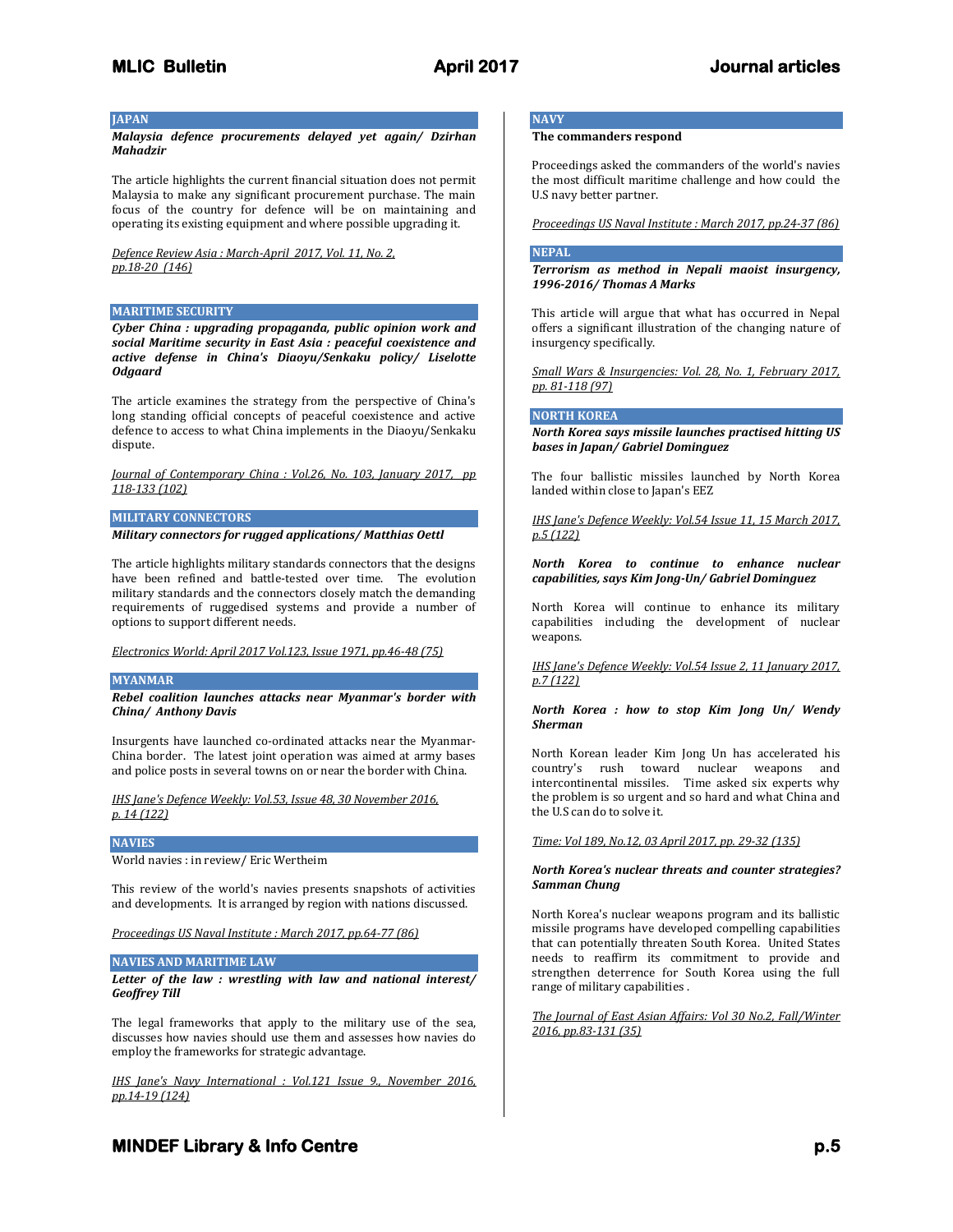## **PAKISTAN**

# *Indo-Pakistani tensions escalate/ Rahul Bedi*

An attack on an Indian border camp, Tensions are on the rise between Pakistan and India.

### *IHS Jane's Defence Weekly: Vol.53 Issue. 49, 07 December 2016, p.10 (122)*

### *Insurgency and violent extremism in Pakistan/ Marvin G Weinbaum*

This article discusses domestic violence and regional strategic calculations have forced many of Pakistani's military and civilian leaders to reassess state policies dealing with terrorism and domestic extremism more broadly.

### *Small Wars & Insurgencies: Vol. 28, No. 1, February 2017, pp. 34-56 (97)*

### *Counter-insurgency in Pakistan : the role of legitimacy Anatol Lieven*

This article highlights on lesson of Pakistan's experience a reasonably numerous, well-armed and well-led military defending in legitimate state and enjoying sufficient support from the population is likely to defeat an insurgency.

### *Small Wars & Insurgencies: Vol. 28, No. 1, February 2017, pp. 166-190 (97)*

### *India,Pakistan escalate missile rivalry*

India and Pakistan are pursuing the development of new nuclearcapable missiles thar=t risk further escalating tensions in South Asia and increasing the chance of a nuclear exchange.

### *Arms Control Today: Vol. 47 No. 2, March 2017, pp.32-33 (5)*

### *Reporting beyond the pale : UK news discourse on drones in Pakistan/ Mark Pope*

This article is concerned with both how cosmopolitanism emerges in UK news discourse on drones. It also provides a constructivist contribution to the literature on drones.

### *Critical Studies on Terrorism: Vol 10, No 1, April 2017, pp. 138-161 (112)*

### *Defending the borders/ Farhan Bokhari*

Pakistan's armed forces confront a second key challenge alongside the perennial of India, which they are now facing off through ties with China and acquisitions including nuclear weapons.

### *IHS Jane's Defence Weekly: Vol.53, Issue 44, 02 November 2016, pp. 26-30 (122)*

# *Pakistan's deadly grip on Afghanistan/ C Christine Fair*

United States rights its policies with respect to Pakistan. The United States launched operational enduring freedom in Afghanistan. In policy circles to reduce Pakistan's interests in Afghanistan to the relentless conflict it has pursued with India since the two countries became independent.

*Current History: April 2017, pp.136-141 (20)*

# **PEACEKEEPING**

*South Asian peacekeeping : regional possibilities/ Soumita Basu*

This article seeks to identify and examine ways in which South Asian expertise in peacekeeping may be a resource for regional cooperation in the peace and security arena.

*Round Table: Commonwealth Journal of International Affairs : February 2017, pp.71-78 (100)*

# **PHILIPPINES**

*Turning point/ Jon Grevatt*

Military modernisation in the Philippines is shifting direction as its new leader rearranges the country's security partnerships.

*IHS Jane's Defence Weekly: Vol.53 Issue. 51, 21 December 2016, pp.26-31(122)*

### *ASIAN fury : rodrigo duterte and the populist backlash against globalization/ Richard Javad Heydarian*

This was globalization at its heyday as growing intra and inter regional trade coupled with the diffusion of technology, capital and free market values, congealed into a global wave.

*Harvard International Review : Vol.XXXVIII. No 2, Spring 2017, pp.36-41 (67)*

# **SOUTH KOREA**

### *HHI launches south Korea's first 23,000-ton combat support ship/ Julian Ryail*

The vessel named Soyang is to become the largest support ship in the RoKN after it completes sea trials. Soyang will be able to simultaneously supply several ships and play a big role in increasing the RoKN's operational capabilities.

*IHS Jane's Defence Weekly: Vol.53 Issue. 49, 07 December 2016, p.19 (122)*

### *The rocky way ahead : South Korea's position in Asia/ Shihoko Goto*

Korea finds itself in the middle of some of the biggest sources of tension in Asia, from the pervasive threat of neighboring North Korea to the rising nationalist rivalries across the region.

*Harvard International Review : Vol.XXXVIII. No 2, Spring 2017, pp.20-23 (67)*